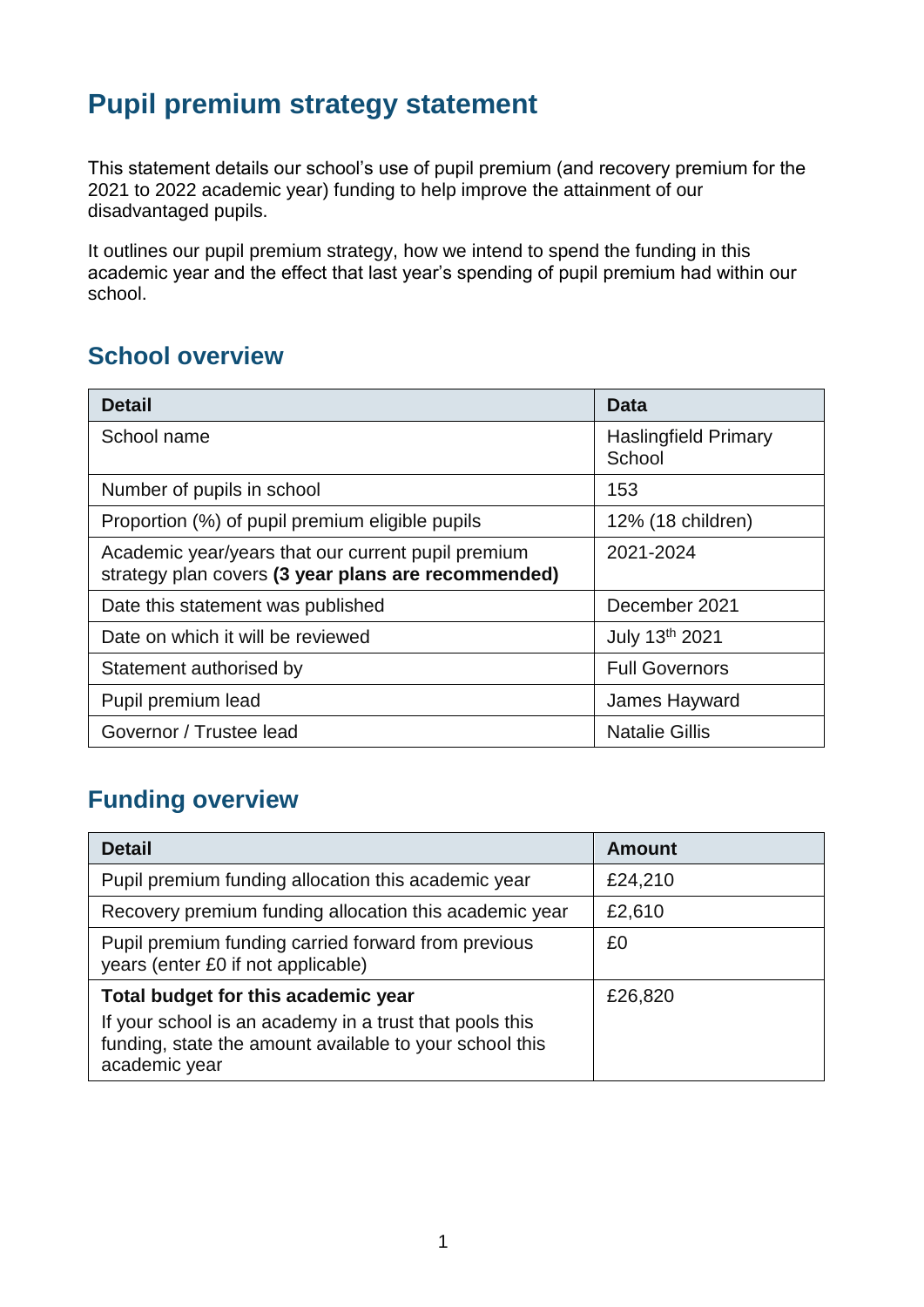# **Part A: Pupil premium strategy plan**

### **Statement of intent**

Haslingfield Endowed Primary school strives for all children to achieve and fulfil their potential. We understand that children can face barriers to learning that can impact this; children from disadvantaged backgrounds can face barriers due to poverty which can affect their ability to thrive in education.

We provide support to match the needs of the children to ensure they have the right opportunities that support them to make the best academic and social progress they can. The support ranges from targeted support in class, extra tuition, to interventions that develop social and emotional needs. We ensure that the family situation, background or history is not a barrier to a full curriculum offer.

## **Challenges**

This details the key challenges to achievement that we have identified among our disadvantaged pupils.

| <b>Challenge</b><br>number | <b>Detail of challenge</b>                                                                                                                                                                                                                                                                                                                             |
|----------------------------|--------------------------------------------------------------------------------------------------------------------------------------------------------------------------------------------------------------------------------------------------------------------------------------------------------------------------------------------------------|
|                            | Lack of support with home learning due to parental needs, many siblings etc                                                                                                                                                                                                                                                                            |
| $\mathcal{P}$              | 55% of children eligible for Pupil Premium (PP) also have additional SEND<br>needs.                                                                                                                                                                                                                                                                    |
| 3                          | At the end of 2020-21 academic year, of those children in receipt of PP, 63%<br>of children are behind age relegated expectations (ARE) in writing, 47% are<br>behind ARE in reading, and 42% are behind ARE in maths. This is in<br>significant negative contrast to children not in receipt of PP.                                                   |
| 4                          | 8/19 (47%) of the school's Pupil Premium children are in Reception or Year 1<br>cohorts – these classes also have the highest proportion of SEND needs in the<br>school (4/5 of the school's EHCP are for children in Reception to Year 2). This<br>impacts educational development as listed above, but also on social and<br>communication progress. |
| 5                          | On-going impact of COVID-19 on education; the impact of isolation<br>requirements for children and staff in the event of positive cases.                                                                                                                                                                                                               |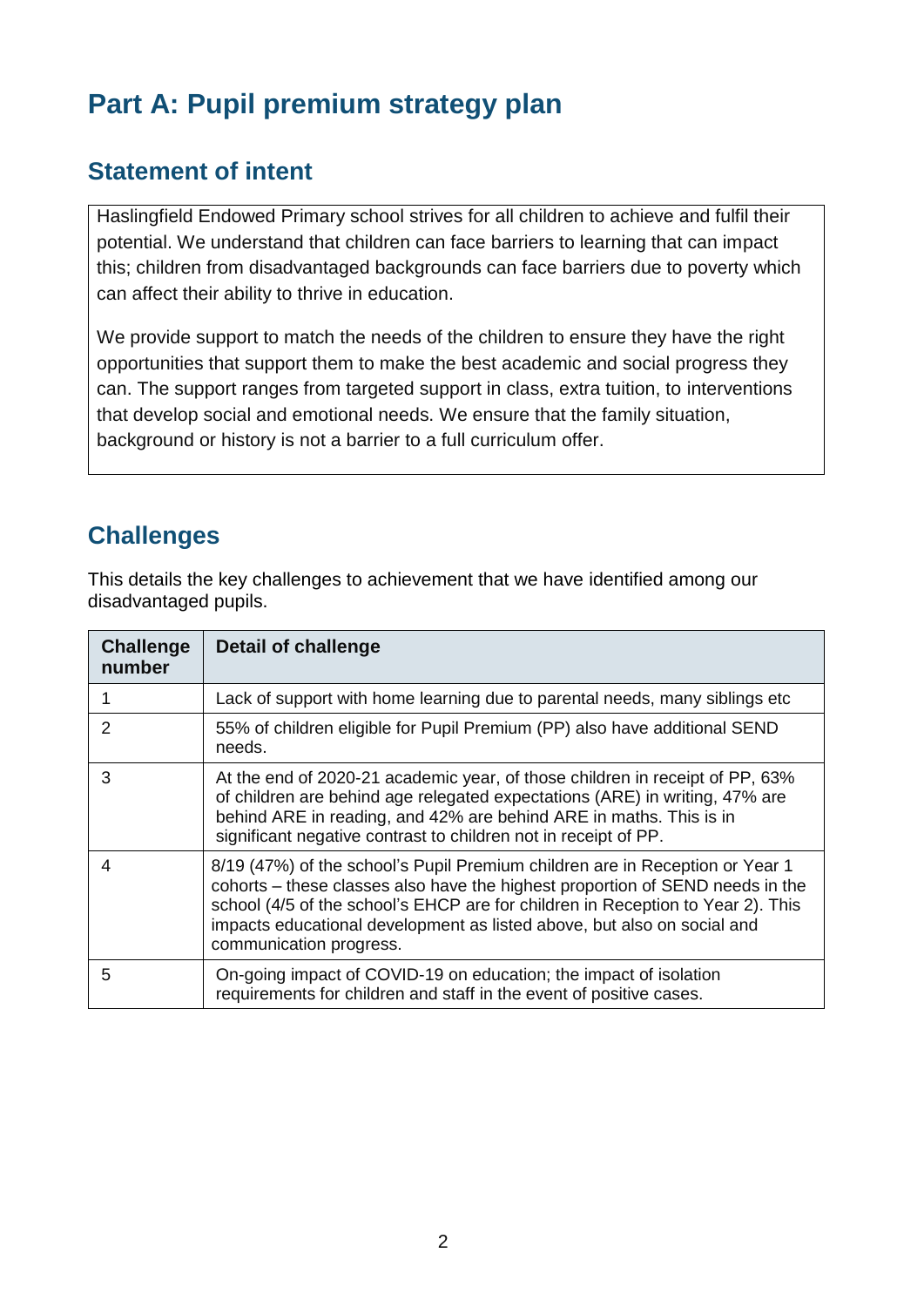## **Intended outcomes**

This explains the outcomes we are aiming for **by the end of our current strategy plan**, and how we will measure whether they have been achieved.

| Intended outcome                                                                                                                 | <b>Success criteria</b>                                                                                                                                                                                                                     |
|----------------------------------------------------------------------------------------------------------------------------------|---------------------------------------------------------------------------------------------------------------------------------------------------------------------------------------------------------------------------------------------|
| All disadvantaged children are challenged<br>and supported with academic learning,<br>making good progress in all areas.         | Extra support in place as required<br>Progress is good<br>Gap is closing with peers in<br>$\bullet$<br>attainment                                                                                                                           |
| All SEND needs are supported in school and<br>disadvantaged children with SEND make<br>good progress from their starting points. | Disadvantaged children with SEND<br>make good progress<br>Disadvantaged children with SEND<br>$\bullet$<br>show improved SDQ scores -<br>indicating social and emotional well-<br>being is supported and developed.                         |
| Children and families feel supported                                                                                             | Secure communication<br>Pupil and Parent voice is positive                                                                                                                                                                                  |
| All emotional support is in place for every<br>child who needs it and at the level they need.                                    | Pupil voice shows needs are being<br>$\bullet$<br>met<br>Parents are positive about the<br>$\bullet$<br>support in place<br>Improved SDQ scores – indicating<br>$\bullet$<br>social and emotional well-being is<br>supported and developed. |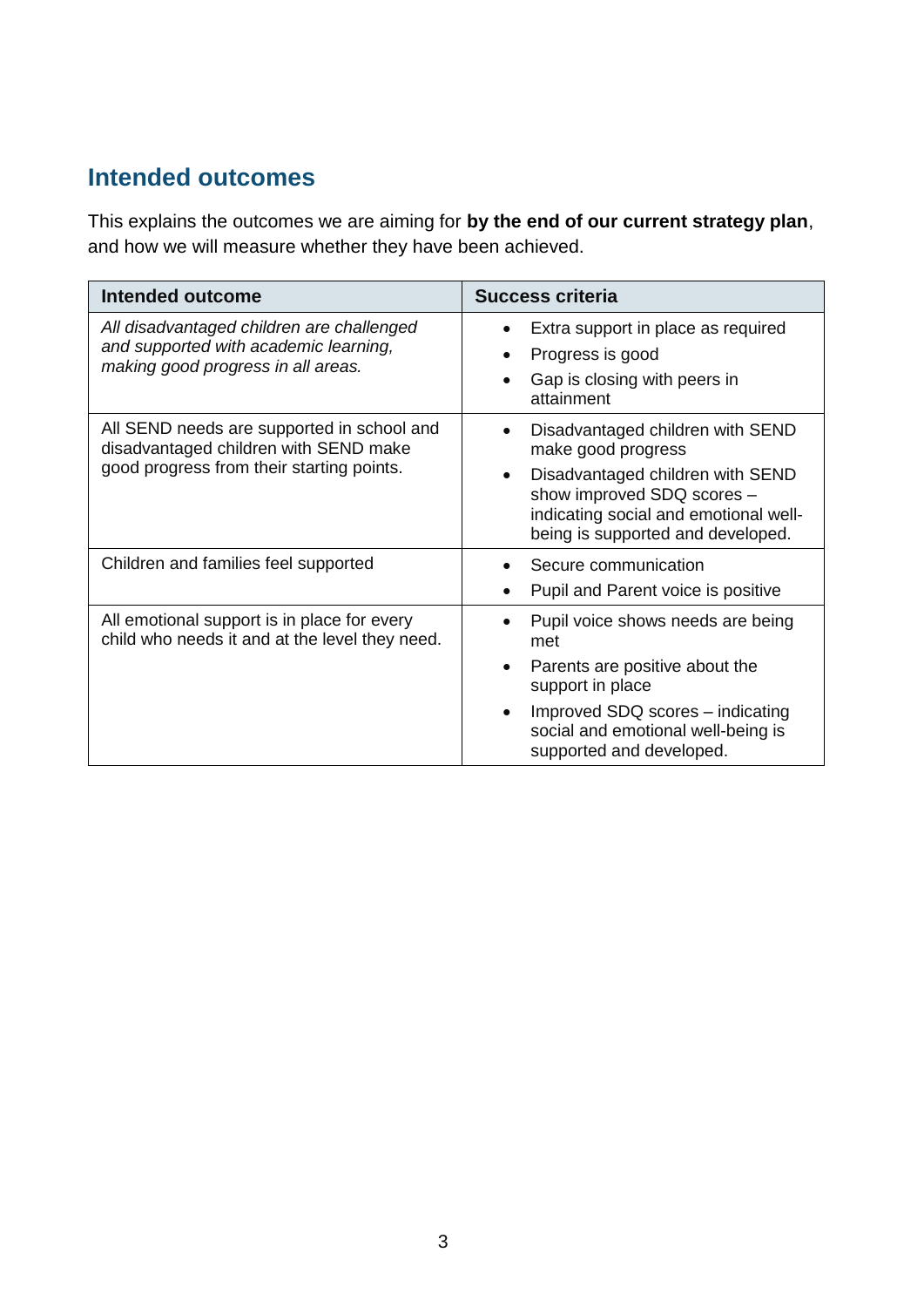## **Activity in this academic year**

This details how we intend to spend our pupil premium (and recovery premium funding) **this academic year** to address the challenges listed above.

#### **Teaching (for example, CPD, recruitment and retention)**

Budgeted cost: £*18,000*

| <b>Activity</b>                                                                                                                                                                           | <b>Evidence that supports this</b><br>approach                                                                                                                                                                                                                                                                                                                                                                                                                                                                                                                                                                          | <b>Challenge</b><br>number(s)<br>addressed |
|-------------------------------------------------------------------------------------------------------------------------------------------------------------------------------------------|-------------------------------------------------------------------------------------------------------------------------------------------------------------------------------------------------------------------------------------------------------------------------------------------------------------------------------------------------------------------------------------------------------------------------------------------------------------------------------------------------------------------------------------------------------------------------------------------------------------------------|--------------------------------------------|
| <b>Dedicated Teaching</b><br>Assistant for reading<br>catch-up                                                                                                                            | The school has used this approach for a<br>number of years - Reading is a strength<br>of the school and the children achieving<br>national and above national end of year<br>expectation at KS2 STATS gives strong<br>evidence that the school's processes<br>are effective.                                                                                                                                                                                                                                                                                                                                            | 18                                         |
| Teaching assistant<br>allocation to deliver<br>targeted maths tuition                                                                                                                     | The EEF identify that teaching<br>assistants that are highly trained in<br>specific interventions have greater<br>impact on outcomes than those that are<br>not.<br>Regular sessions of key number<br>knowledge and also develops mastery<br>in maths.<br>This has been successful in KS2                                                                                                                                                                                                                                                                                                                               | 15                                         |
| <b>Nuffield Early Language</b><br>Programme in<br>Reception. CPD for<br>staff, screeners used to<br>identify the children for<br>the programme and<br>Programme starts in<br>Spring term. | Research link: Professor Neil Mercer,<br>The oracy skills framework<br>Children are increasingly entering<br>school with delayed language skills.<br>Increasing the vocabulary they use<br>affects oracy skills but also reading and<br>writing. It gives them confidence.<br>It has been noticed that disadvantaged<br>children have a lover vocabulary than<br>non-disadvantaged children of the same<br>age. Closing the vocabulary gap is vital<br>and the younger we can do this, the<br>better outcomes for the child. Research<br>has shown, if not supported, the gap<br>continues to grow as the children age. | 5                                          |

#### **Targeted academic support (for example, tutoring, one-to-one support structured interventions)**

Budgeted cost: £ 4,000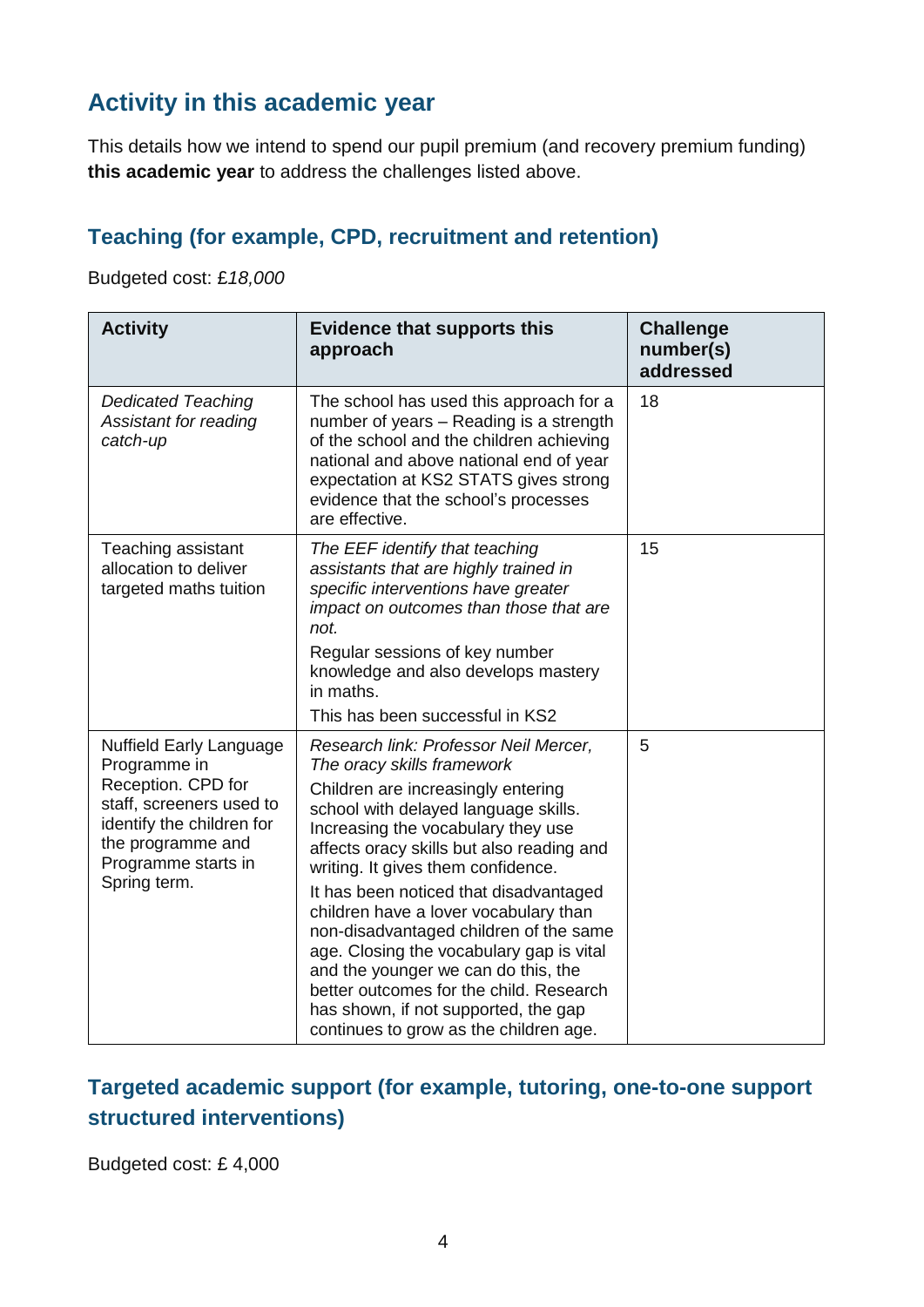| <b>Activity</b>                              | <b>Evidence that supports this</b><br>approach                                                                                                                                                                                              | <b>Challenge</b><br>number(s)<br>addressed |
|----------------------------------------------|---------------------------------------------------------------------------------------------------------------------------------------------------------------------------------------------------------------------------------------------|--------------------------------------------|
| <b>Tutoring for</b><br>disadvantage children | Trained teachers known to the children<br>will tutor weekly to ensure gaps are<br>filled. Tutoring has been found to have<br>more impact when the class teacher<br>liaises with the class teacher to ensure<br>the best provision is given. | 14                                         |

### **Wider strategies (for example, related to attendance, behaviour, wellbeing)**

#### Budgeted cost: £ *2,000*

| <b>Activity</b>         | <b>Evidence that supports this</b><br>approach                                                                                                                                                                                                                                                                            | <b>Challenge</b><br>number(s)<br>addressed |
|-------------------------|---------------------------------------------------------------------------------------------------------------------------------------------------------------------------------------------------------------------------------------------------------------------------------------------------------------------------|--------------------------------------------|
| <b>Dramatic Growth</b>  | Targeted play based intervention is<br>thought to have a significant impact on<br>a child's development (see studies by<br>Paul Ramchandani - LEGO professor<br>of play in education, development and<br>learning - University of Cambridge.)                                                                             | 8                                          |
|                         | Dramatic growth follows these principles<br>in which children are supported in<br>developing key social skills and<br>confidence through playful drama role<br>play experienced. It identifies and<br>celebrates their strengths as well as<br>managing anxiety $-$ all through drama<br>and play.                        |                                            |
| <b>Sensory Circuits</b> | Sensory Circuits is an evidence based<br>sensory integration programme (see<br>article from Council for Exceptional<br>Children <b>here</b> ) Research shows that<br>children with sensory processing and<br>attention deficits, benefit from physical<br>activity that helps energise and settle<br>into the school day. | 5                                          |
| 1:1 music tuition       | Music, and particularly learning an<br>instrument, has been shown to have a<br>great impact on mental health and well-<br>being. See evidence based articles<br>here.                                                                                                                                                     | 1                                          |

### **Total budgeted cost: £** *[insert sum of 3 amounts stated above]*